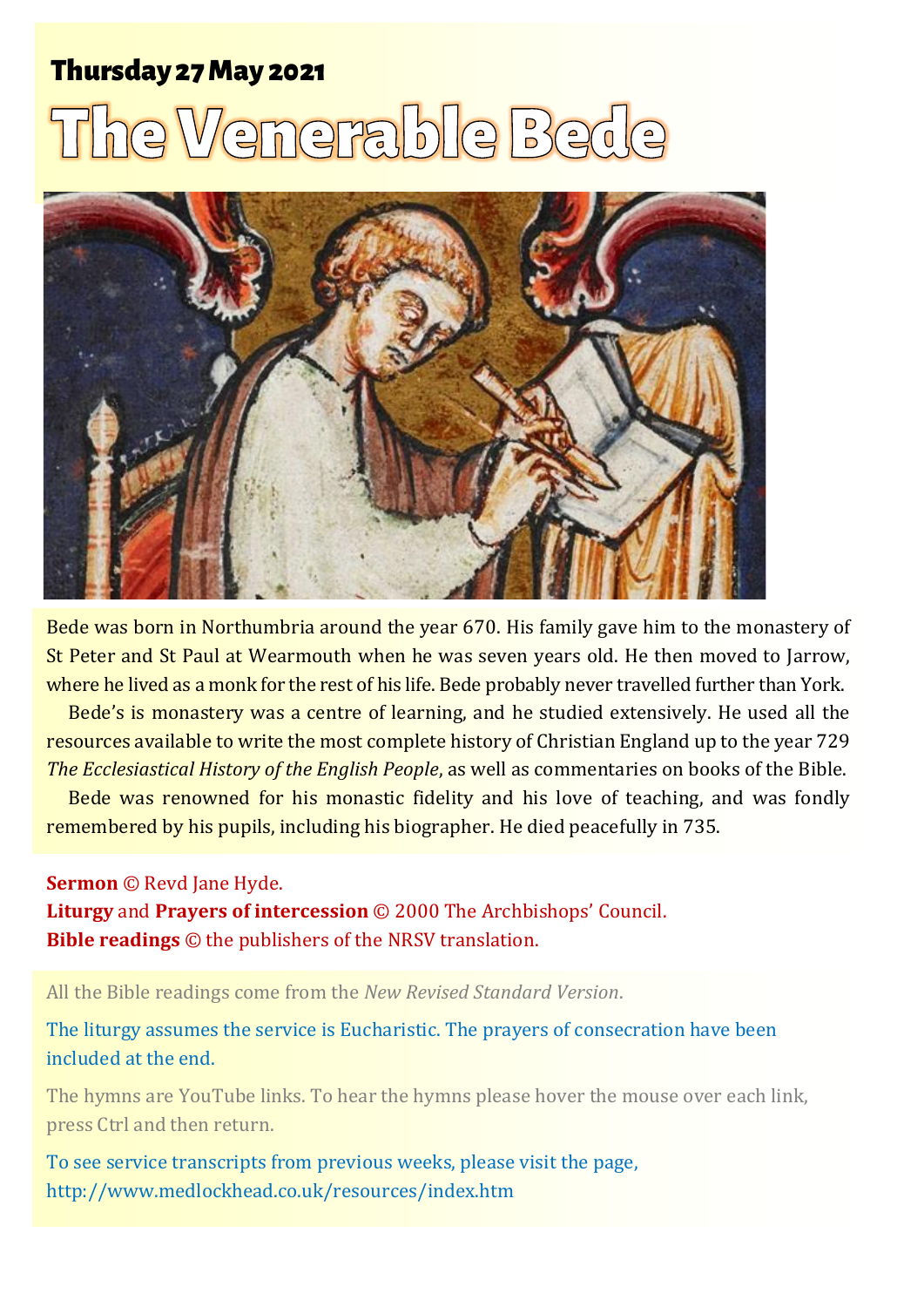#### **Introduction and welcome**

HYMN 1 **[Teach me my God and King](https://www.youtube.com/watch?v=p1Rpax0eEqI)** (please click on this link to hear the hymn)

#### **The Welcome**

In the name of the Father, and of the Son, and of the Holy Spirit

All **Amen.**

The Lord be with you

All **And also with you.**

#### **The Preparation**

All **Almighty God,**

**to whom all hearts are open, all desires known, and from whom no secrets are hidden: cleanse the thoughts of our hearts by the inspiration of your Holy Spirit, that we may perfectly love you, and worthily magnify your holy name; through Christ our Lord. Amen.**

Our Lord Jesus Christ said:

The first commandment is this: 'Hear, O Israel, the Lord our God is the only Lord. You shall love the Lord your God with all your heart, with all your soul, with all your mind, and with all your strength.'

And the second is this: 'Love your neighbour as yourself.' There is no other commandment greater than these. On these two commandments hang all the law and the prophets.

#### All **Amen. Lord, have mercy.**

Christ calls us to share the heavenly banquet of his love with all the saints in earth and heaven. Therefore, knowing our unworthiness and sin, let us confess our sins in penitence and faith, firmly resolved to keep God's commandments and to live in love and peace with all.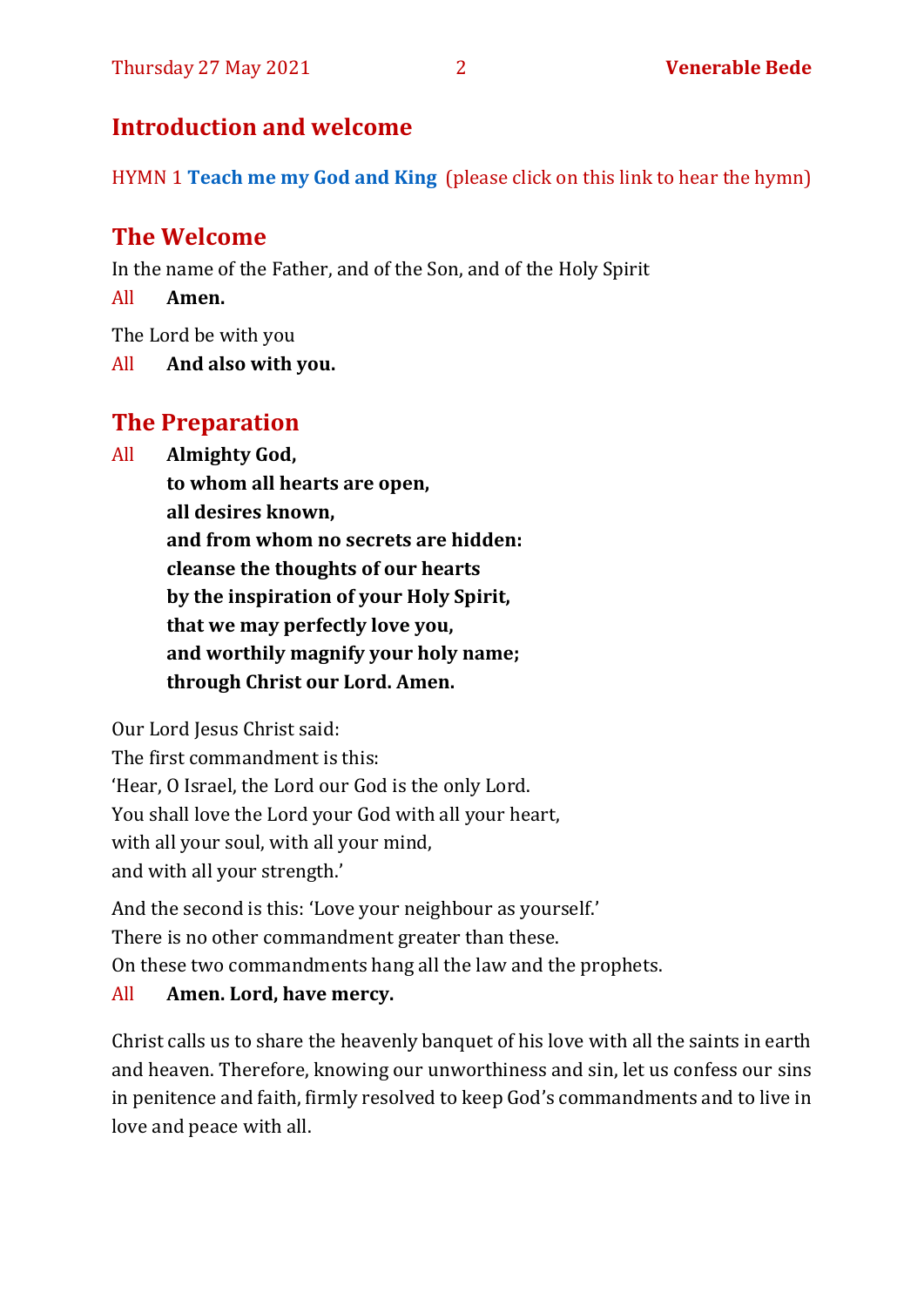All **Almighty God, our heavenly Father, we have sinned against you and against our neighbour in thought and word and deed, through negligence, through weakness, through our own deliberate fault. We are truly sorry and repent of all our sins. For the sake of your Son Jesus Christ, who died for us, forgive us all that is past and grant that we may serve you in newness of life to the glory of your name. Amen.**

Almighty God,

who forgives all who truly repent, have mercy upon you, pardon and deliver you from all your sins, confirm and strengthen you in all goodness, and keep you in life eternal; through Jesus Christ our Lord. All **Amen.**

#### **The Gloria**

This Gloria is sung to the tune of 'Cwm Rhondda'. Click **[here](https://www.youtube.com/watch?v=l71MLQ22dIk)** for the tune.

All **Glory be to God in Heaven, Songs of joy and peace we bring, Thankful hearts and voices raising, To creation's Lord we sing. Lord we thank you, Lord we praise you, Glory be to God our King: Glory be to God our King. Lamb of God, who on our shoulders, Bore the load of this world's sin; Only Son of God the Father, You have brought us peace within. Lord, have mercy, Christ have mercy,**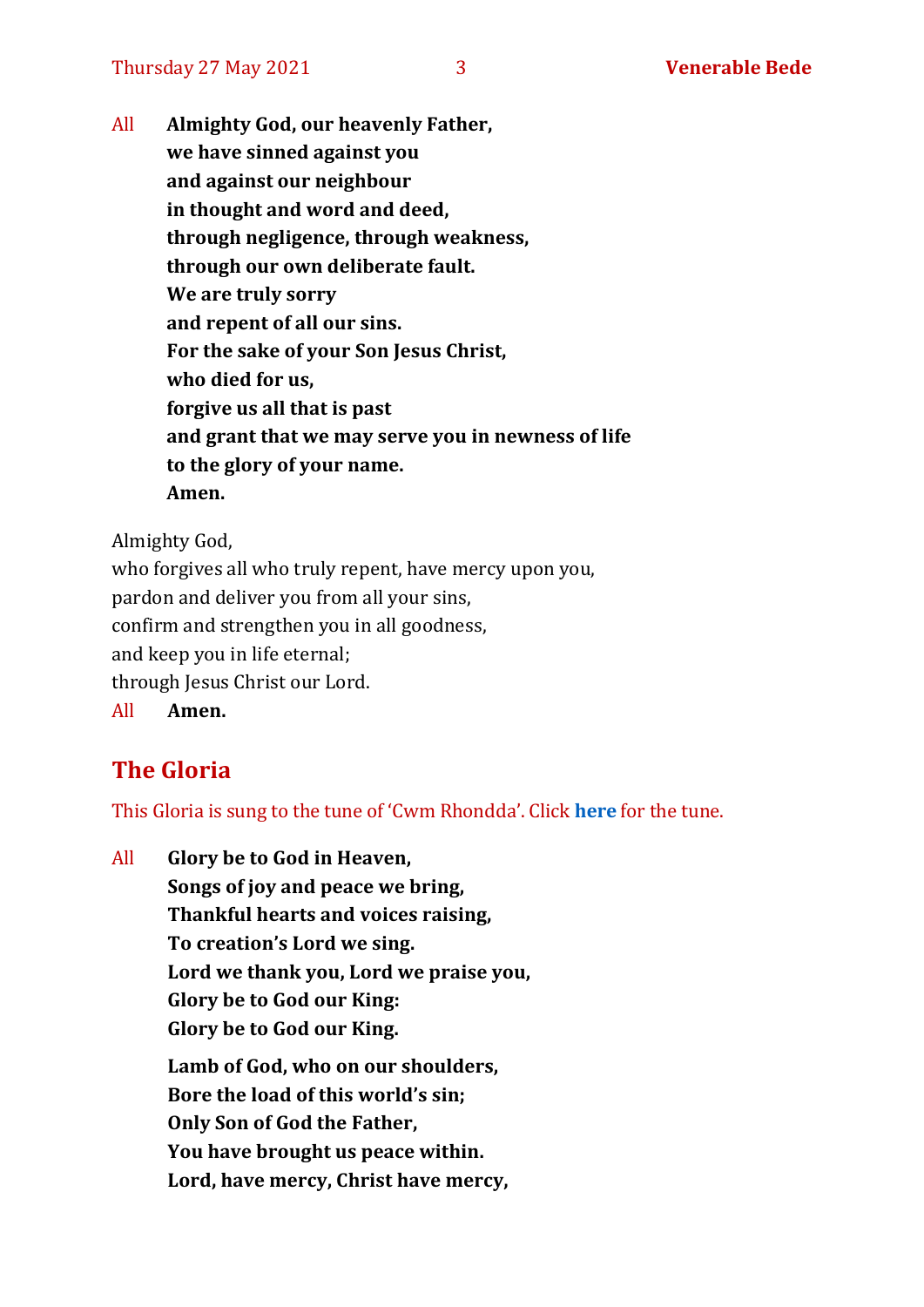**Now your glorious reign begin: Now your glorious reign begin.**

**You O Son of God are Holy, You we praise with one accord. None in heav'n or earth is like you, Only you are Christ the Lord. With the Father and the Spirit, Ever worshipped and adored: Ever worshipped and adored.**

#### **The Collect for Bede**

God our Maker,

whose Son Jesus Christ gave to your servant Bede

grace to drink in with joy

the Word that leads us to know you and to love you:

in your goodness

grant that we also may come at length to you,

the source of all wisdom,

and stand before your face;

through Jesus Christ your Son our Lord,

who is alive and reigns with you, in the unity of the Holy Spirit,

one God, now and for ever.

All **Amen.**

### **First reading**

A reading from the book of Eccelsiasticus

The one who devotes himself to the study of the law seeks out the wisdom of all the ancients, and is concerned with prophecies; he preserves the sayings of the famous and penetrates the subtleties of parables; he seeks out the hidden meanings of proverbs and is at home with the obscurities of parables. He serves among the great and appears before rulers; he travels in foreign lands and learns what is good and evil in the human lot. He sets his heart to rise early to seek the Lord who made him, and to petition the Most High; he opens his mouth in prayer and asks pardon for his sins.

If the great Lord is willing, he will be filled with the spirit of understanding; he will pour forth words of wisdom of his own and give thanks to the Lord in prayer. The Lord will direct his counsel and knowledge, as he meditates on his mysteries.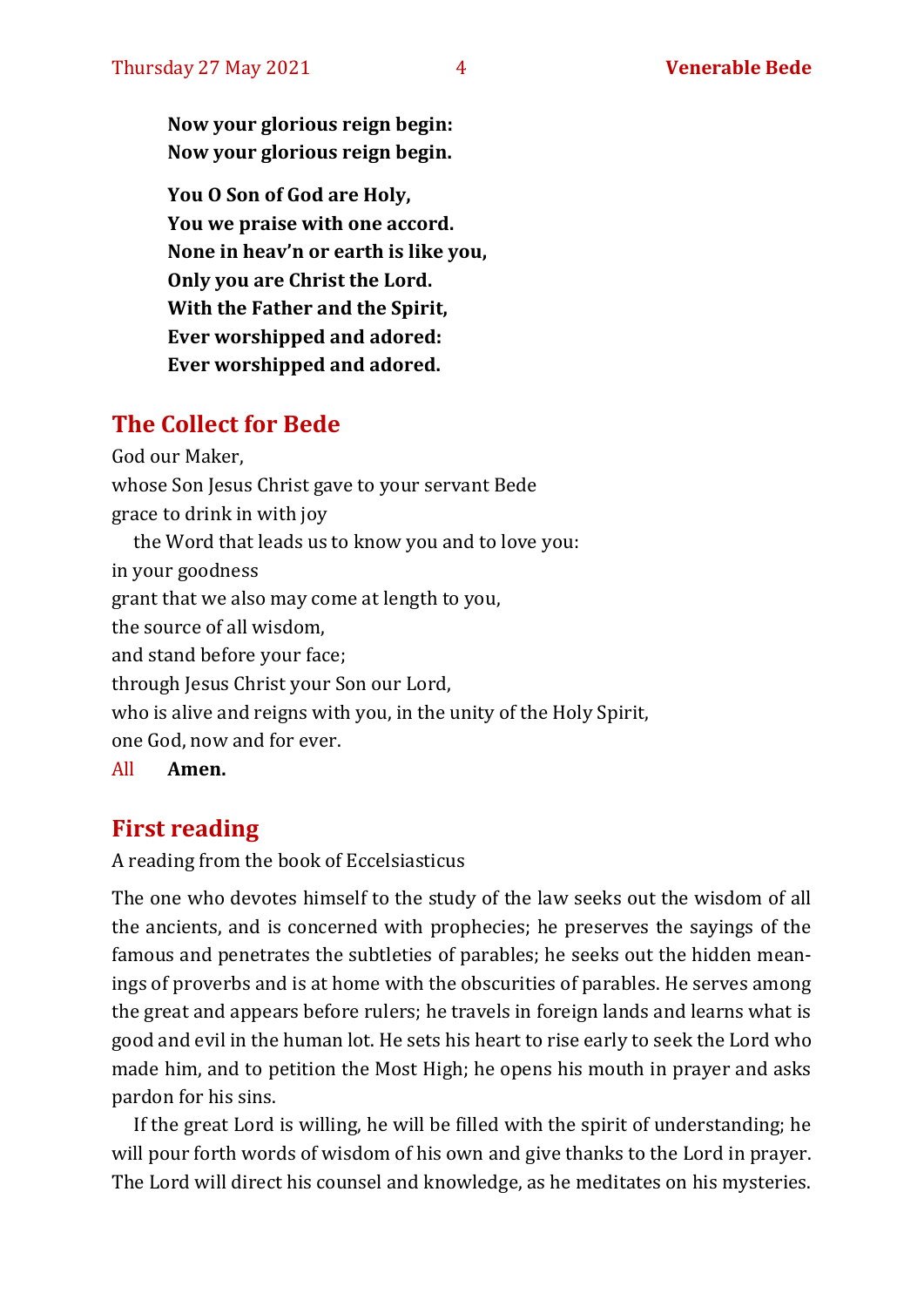He will show the wisdom of what he has learned, and will glory in the law of the Lord's covenant. Many will praise his understanding; it will never be blotted out. His memory will not disappear, and his name will live through all generations. Nations will speak of his wisdom, and the congregation will proclaim his praise. *Ecclesiasticus 39:1–10*

This is the Word of the Lord

All **Thanks be to God.**

#### **Second reading**

A reading from St Paul's First Letter to the Corinthians

The message about the cross is foolishness to those who are perishing, but to us who are being saved it is the power of God. For it is written, 'I will destroy the wisdom of the wise, and the discernment of the discerning I will thwart.' Where is the one who is wise? Where is the scribe? Where is the debater of this age? Has not God made foolish the wisdom of the world? For since, in the wisdom of God, the world did not know God through wisdom, God decided, through the foolishness of our proclamation, to save those who believe. For Jews demand signs and Greeks desire wisdom, but we proclaim Christ crucified, a stumbling block to Jews and foolishness to Gentiles, but to those who are the called, both Jews and Greeks, Christ the power of God and the wisdom of God. For God's foolishness is wiser than human wisdom, and God's weakness is stronger than human strength. *1 Corinthians 1:18–25*

This is the Word of the Lord All **Thanks be to God.**

HYMN 2 **[One thing I ask](https://www.youtube.com/watch?v=od8900719uY)** (please click on this link to hear the hymn)

## **Gospel reading**

Hear the Gospel of our Lord Jesus Christ according to John All **Glory to you O Lord.**

Peter turned and saw the disciple whom Jesus loved following them; he was the one who had reclined next to Jesus at the supper and had said, 'Lord, who is it that is going to betray you?' When Peter saw him, he said to Jesus, 'Lord, what about him?' Jesus said to him, 'If it is my will that he remain until I come, what is that to you? Follow me!' So the rumour spread in the community that this disciple would not die. Yet Jesus did not say to him that he would not die, but, 'If it is my will that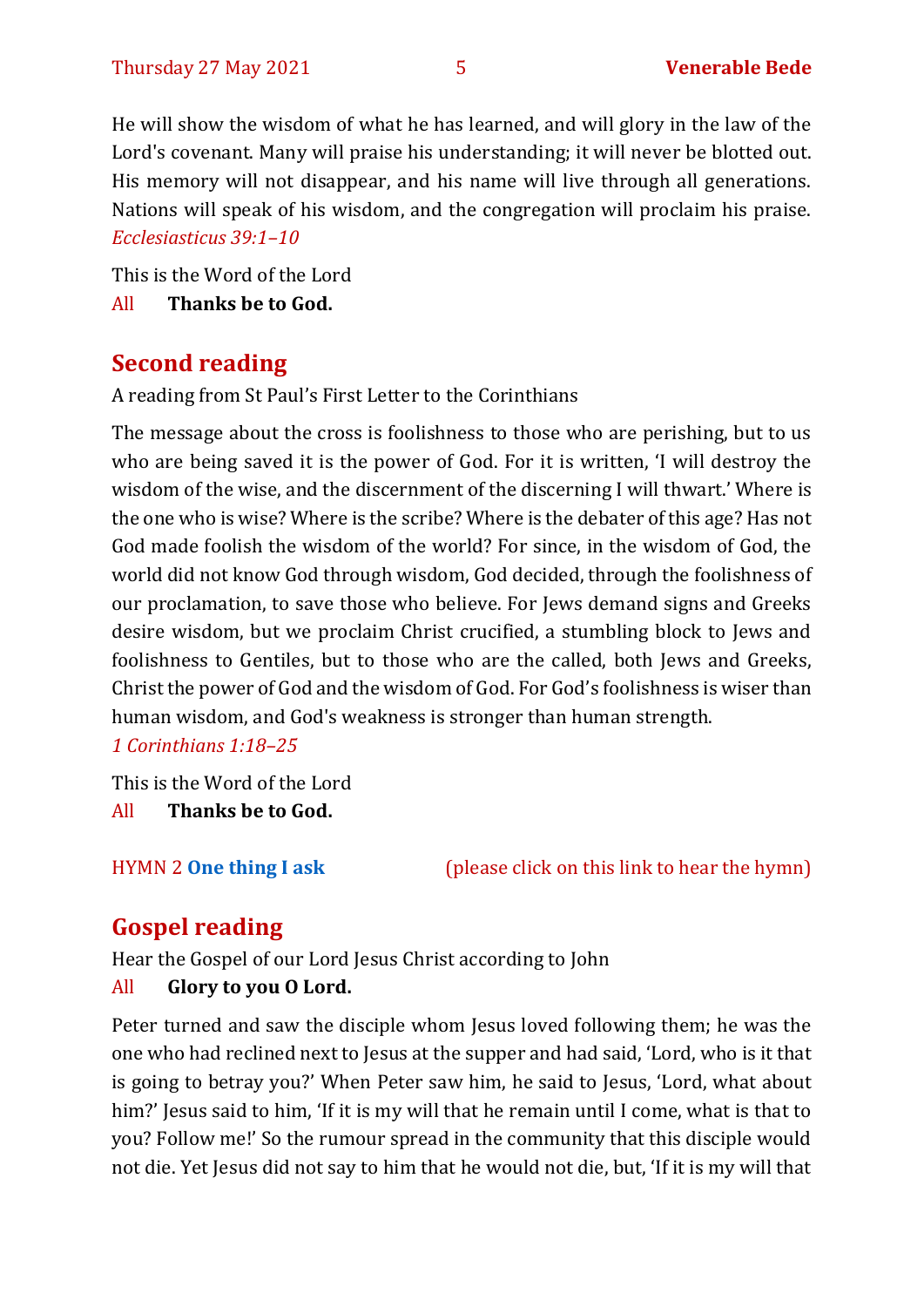he remain until I come, what is that to you?' This is the disciple who is testifying to these things and has written them, and we know that his testimony is true. But there are also many other things that Jesus did; if every one of them were written down, I suppose that the world itself could not contain the books that would be written. *John 21:20–25*

This is the Gospel of the Lord

#### All **Praise to you O Christ.**

#### **Sermon**

The appellation *'venerable'* is reserved, in the Church of England, for those in a diocese who are appointed Archdeacon. The word itself is (or in the case of Bede, was) applied to persons to be accorded a great deal of respect especially because of age, wisdom or character or, in a more antique sense, they are deemed worthy of veneration or reverence.

Bede was a clever man, one of the greatest teachers and writers of the Early Middle Ages and the only native of the British Isles to achieve the Papal designation of 'Doctor of the Church'.

Our reading from Ecclesiasticus would seem to sum up perfectly what Bede's life was all about. We know he was a scholar, someone who attempted and sought to *'penetrate the subtleties (and obscurities) of parables'* and who the Lord was willing to fill with the *'wisdom of understanding'*. In his teaching he was able to pass on this understanding of scripture in his native tongue and, as a monk, he would certainly have *'set his heart to rise early'* in order to devote himself to prayer. It is certainly true that his memory has not disappeared into the mists of time—his writings are still valued and we still *'speak of his wisdom'* to this day.

There have been many notable theologians since the time of Bede, each contributing ideas to aid our understanding of the Christian faith and way of life. Some of these scholars' arguments are of their own time, can be difficult to follow, or even cause much controversy.

Paul's first letter to the community at Corinth was written at a time when Greek philosophy and oratory were highly prized and any aspiring public figure would have to be well schooled in how to win an argument by using clever rhetorical tricks … what we might call 'spin' nowadays.

When Paul says that *'The message of the cross is foolishness'* it may cause us some discomfort. What he means, however, is that so called 'clever' people who do not understand what the life, death and resurrection of Jesus Christ means for humankind cannot get past the fact that our Saviour suffered the kind of shameful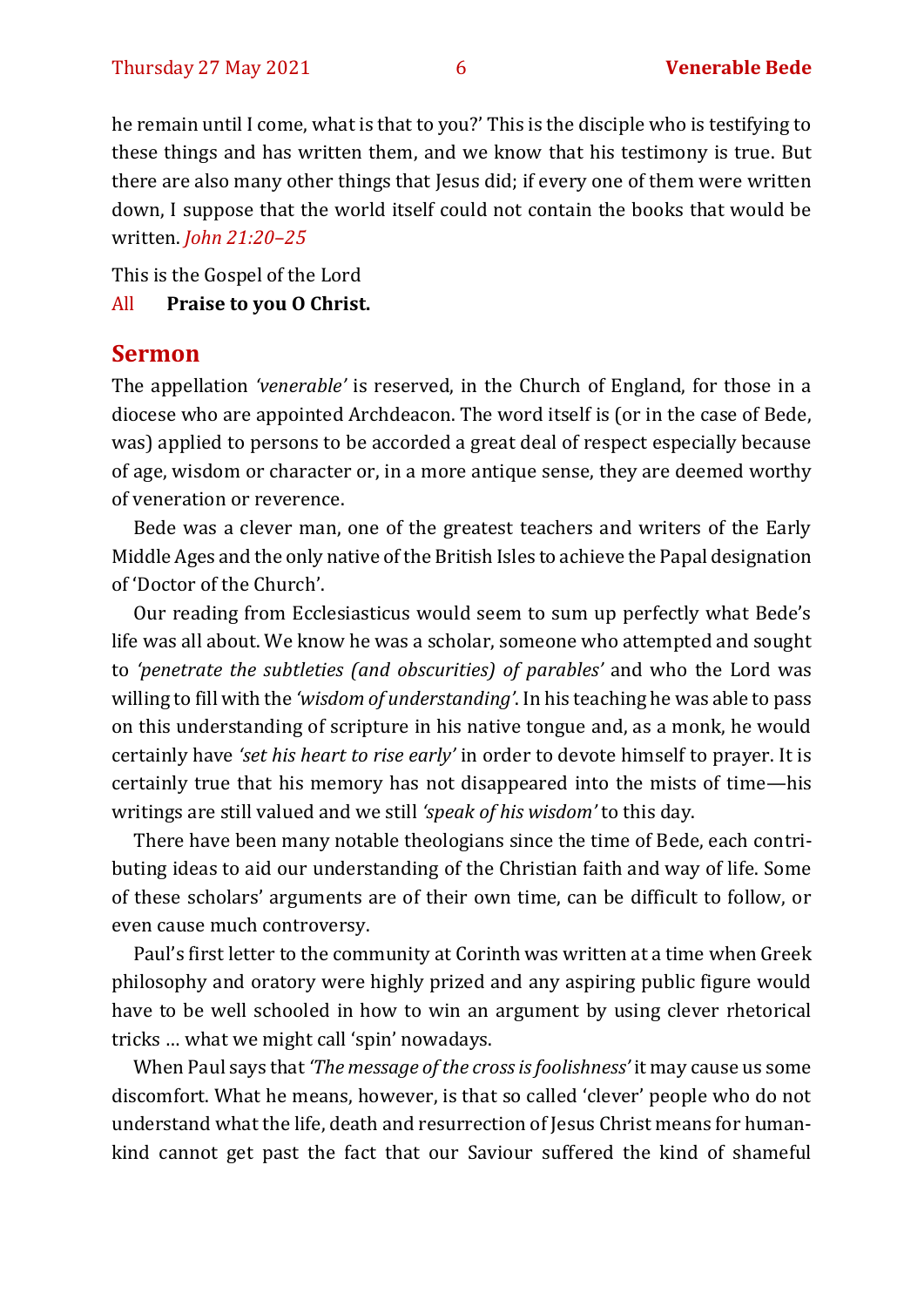execution usually reserved for criminals. The man we worship as God was killed … how stupid is that?

Paul makes it plain. We do not need to be clever, using fancy or fashionable arguments, we don't even need to be learned scholars. All we need to understand —all we need to 'proclaim'—is that Jesus opened his arms wide on the cross and died for us. He died so that our sins might be forgiven so that we can live with Him forever.

A few days ago we celebrated the coming of the Holy Spirit … our Advocate and Comforter. The Holy Spirit brings certain 'gifts' to be shared among the body of Christ (1 Corinthians, chapter 12). No one receives all the 'gifts' … the point is that as a community of believers, these gifts are shared among us. Clearly Bede was a gifted scholar, a man we still remember and revere to this day. But as Paul reminds us, we don't all have to be well versed in theological argument or be accomplished orators to be able to *'proclaim Christ crucified'* and explain simply, to those willing to listen, what that means to us as we live our lives as faithful disciples of our risen Lord. Amen.

#### **The Creed**

Do you believe and trust in God the Father, the source of all being and life, the one for whom we exist?

#### All **We believe and trust in him.**

Do you believe and trust in God the Son, who took our human nature, died for us and rose again?

#### All **We believe and trust in him.**

Do you believe and trust in God the Holy Spirit, who gives life to the people of God and makes Christ known in the world?

#### All **We believe and trust in him.**

This is the faith of the Church.

All **This is our faith. We believe and trust in one God, Father, Son and Holy Spirit. Amen.**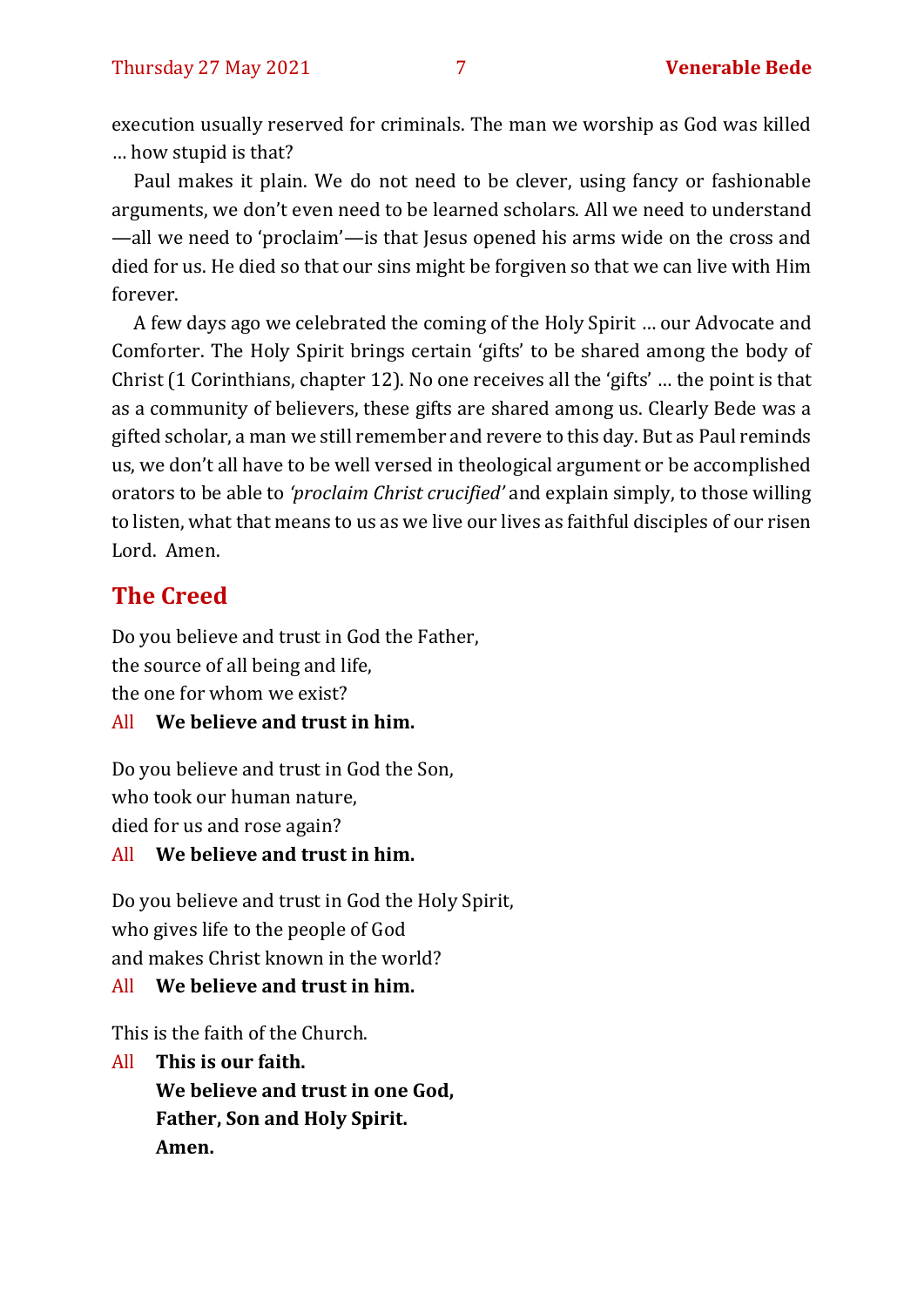#### **Prayers of intercession**

In every age you have raised up holy men and women to reflect the light of Christ and to teach us the way of holiness. We thank you for those who have been teachers in the school of Christ: give understanding to those who study the faith the Church has handed on, and clarity to those who communicate the gospel in a changing world. Lord in your mercy

#### All **Hear our prayer**

We thank you for those who have been Christian rulers in the world, and for those who carried the good news to lands where it has not been before: give wisdom to all who have power and influence among the nations, and establish God's sovereignty among people of every race.

Lord in your mercy

#### All **Hear our prayer**

We thank you for those whom you have called to live in community: establish mutual love among those drawn into fellowship in your service, and blessed with Christ's presence all the communities to which we relate.

Lord in your mercy

#### All **Hear our prayer**

We thank you for those who have lived out their vocation in family life: give grace to all your children and all who care for the aged, and enfold in your love all your sons and daughters.

#### Lord in your mercy

#### All **Hear our prayer**

We thank you for those who have brought wholeness through the medicine of the gospel: give skill to all who minister healing and reconciliation in your name, and comfort all who cry out to you from any sort of distress.

Lord in your mercy

#### All **Hear our prayer**

We thank you for the noble army of martyrs by the shedding of whose blood the Church has been enriched: keep under your protection those who are persecuted for the cause of Christ, and acknowledge, we pray, those who have passed through life trusting in your promises.

Lord in your mercy

#### All **Hear our prayer**

We thank you today for Bede. As we celebrate his memory and rejoice in his friendship we ask you to bless the body of Christ here in Oldham.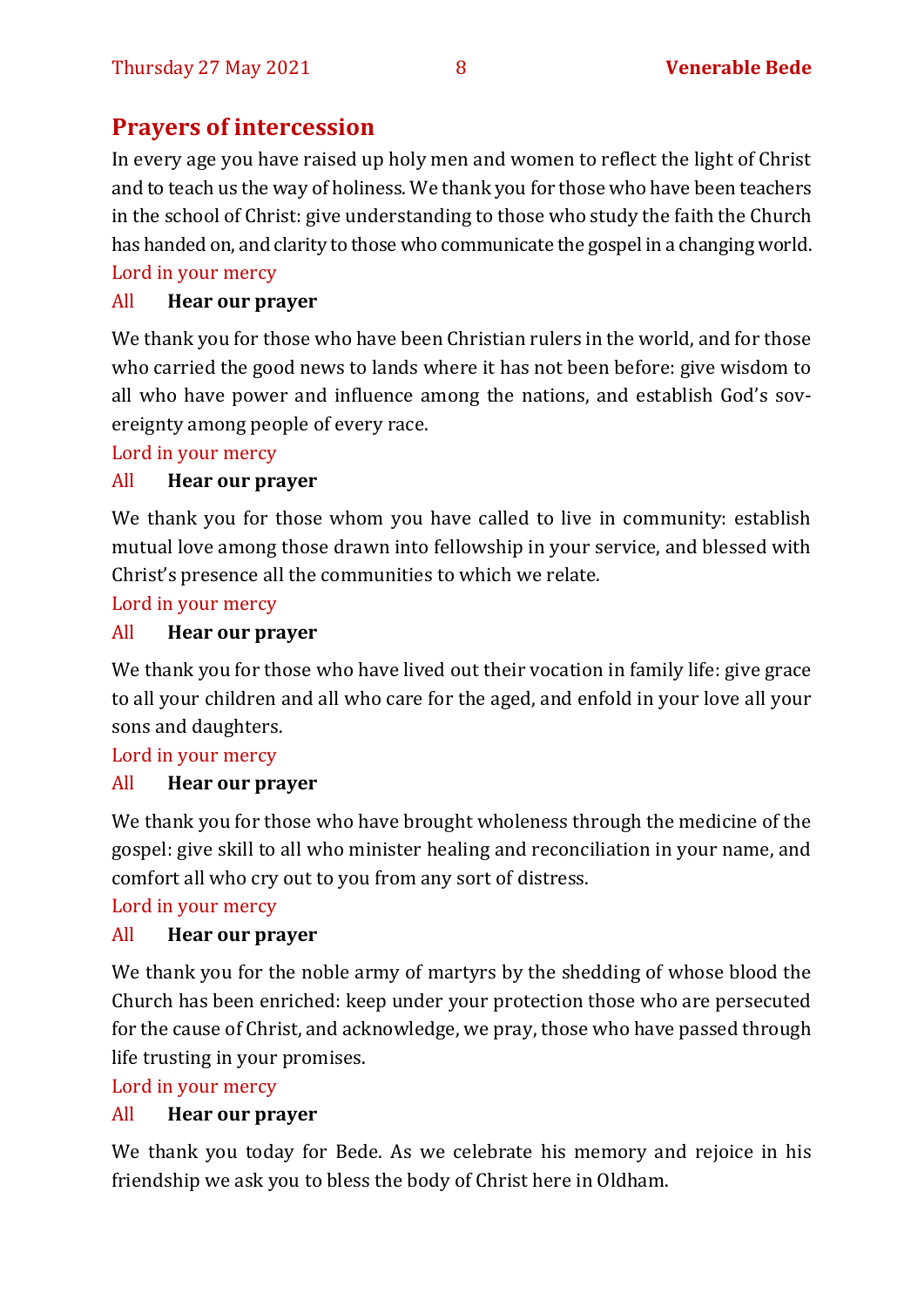Hasten, Lord, the day when people will come from East and West, from north and south, and sit at table in your kingdom, and we shall see your Son in his glory. Lord in your mercy

All **Hear our prayer**

Merciful Father,

All **accept these prayers for the sake of your Son, our Saviour Jesus Christ. Amen.**

#### **The peace**

Unto us a child is born, unto us a son is given, and his name shall be called the Prince of Peace.

The peace of the Lord be always with you,

All **And also with you.**

HYMN 3 **[One more step along the road](https://www.youtube.com/watch?v=b6czcGvXQcM)** ( click on this link to hear the hymn)

The liturgy of the Communion Service appears below

## The Dismissal

Christ the good shepherd, who laid down his life for the sheep, draw you and all who hear his voice, to be one flock within one fold; and the blessing of God almighty, Father, Son, and Holy Spirit, be with you now and remain with you always. All **Amen.**

HYMN 4 **[Take my life and let it be](https://www.youtube.com/watch?v=Gf11rReeWIs)** (please click on this link to hear the hymn)

Go in peace to love and serve the Lord.

All **In the name of Christ. Amen.**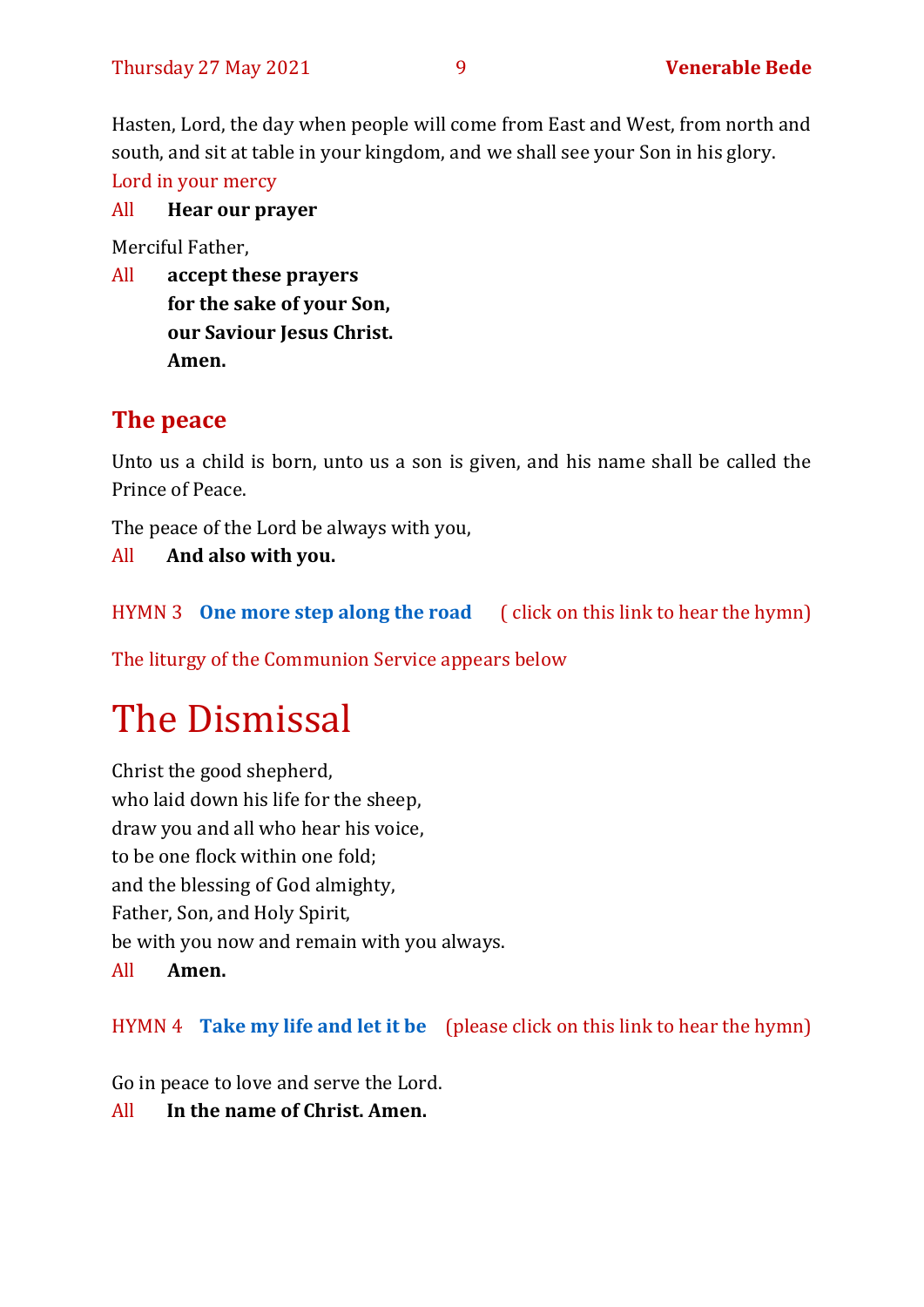## The Liturgy of the Sacrament

#### Eucharistic Prayer (prayer E)

The Lord be with you

#### All **and also with you.**

Lift up your hearts.

#### All **We lift them to the Lord.**

Let us give thanks to the Lord our God.

#### All **It is right to give thanks and praise.**

It is indeed right, our duty and our joy, always and everywhere to give you thanks, holy Father, almighty and eternal God, through Jesus Christ our Lord. And now we give thanks, most gracious God, surrounded by a great cloud of witnesses and glorified in the assembly of your saints. The glorious company of apostles praise you. The noble fellowship of prophets praise you. The white-robed army of martyrs praise you. We, your holy Church, acclaim you. In communion with angels and archangels, and with all who served you on earth and worship you now in heaven, we raise our voice to proclaim your glory, for ever praising you and saying:

All **Holy, holy, holy Lord, God of power and might, heaven and earth are full of your glory. Hosanna in the highest. Blessed is he who comes in the name of the Lord. Hosanna in the highest.**

We praise and bless you, loving Father, through Jesus Christ, our Lord; and as we obey his command, send your Holy Spirit, that broken bread and wine outpoured may be for us the body and blood of your dear Son.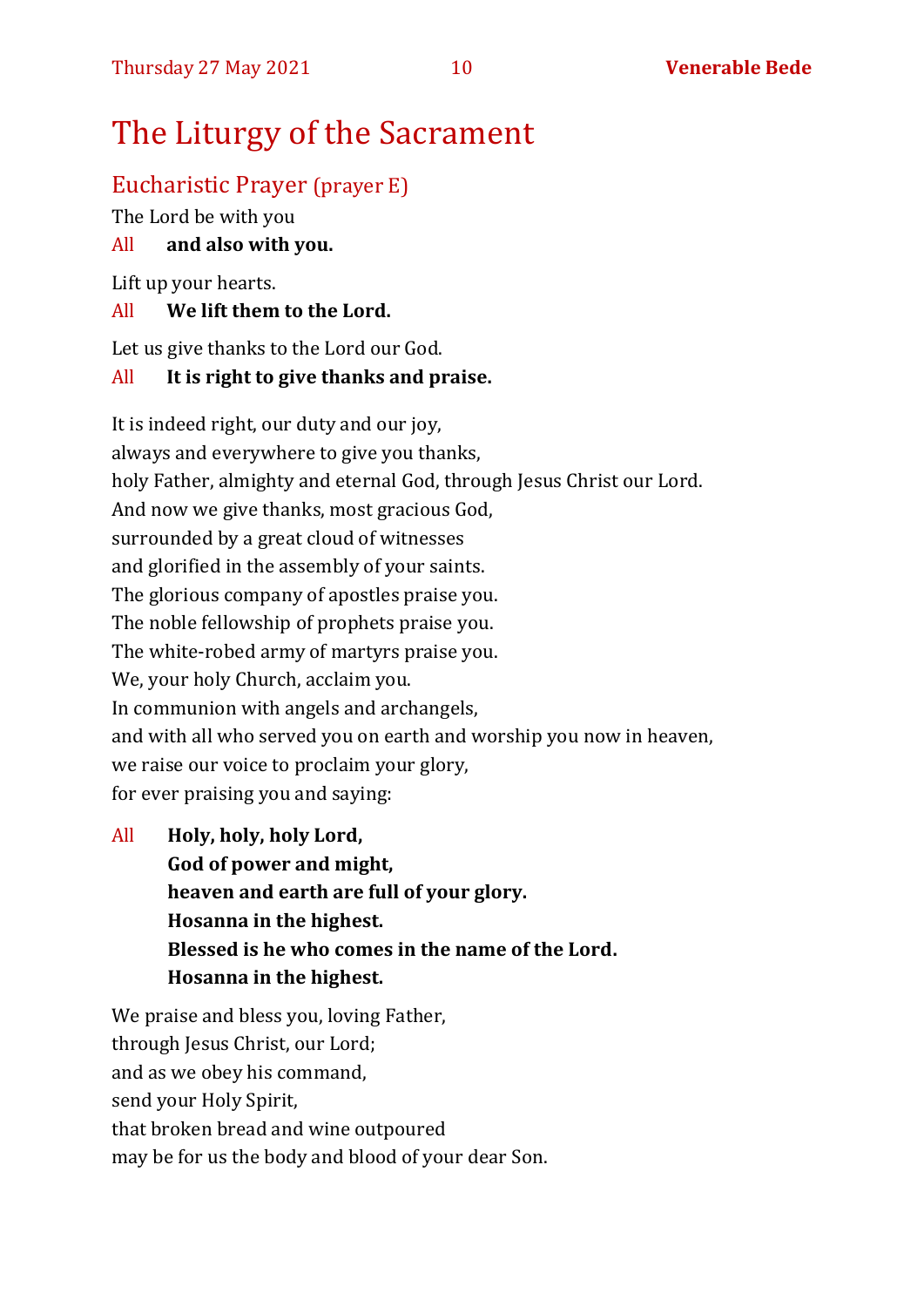On the night before he died he had supper with his friends and, taking bread, he praised you. He broke the bread, gave it to them and said: Take, eat; this is my body which is given for you; do this in remembrance of me.

When supper was ended he took the cup of wine. Again he praised you, gave it to them and said: Drink this, all of you; this is my blood of the new covenant, which is shed for you and for many for the forgiveness of sins. Do this, as often as you drink it, in remembrance of me.

So, Father, we remember all that Jesus did, in him we plead with confidence his sacrifice made once for all upon the cross.

Bringing before you the bread of life and cup of salvation, we proclaim his death and resurrection until he comes in glory.

Great is the mystery of faith:

All **Christ has died. Christ is risen. Christ will come again.**

Lord of all life, help us to work together for that day when your kingdom comes and justice and mercy will be seen in all the earth.

Look with favour on your people, gather us in your loving arms and bring us with Bede and all the saints to feast at your table in heaven.

Through Christ, and with Christ, and in Christ, in the unity of the Holy Spirit, all honour and glory are yours, O loving Father, for ever and ever.

All **Amen.**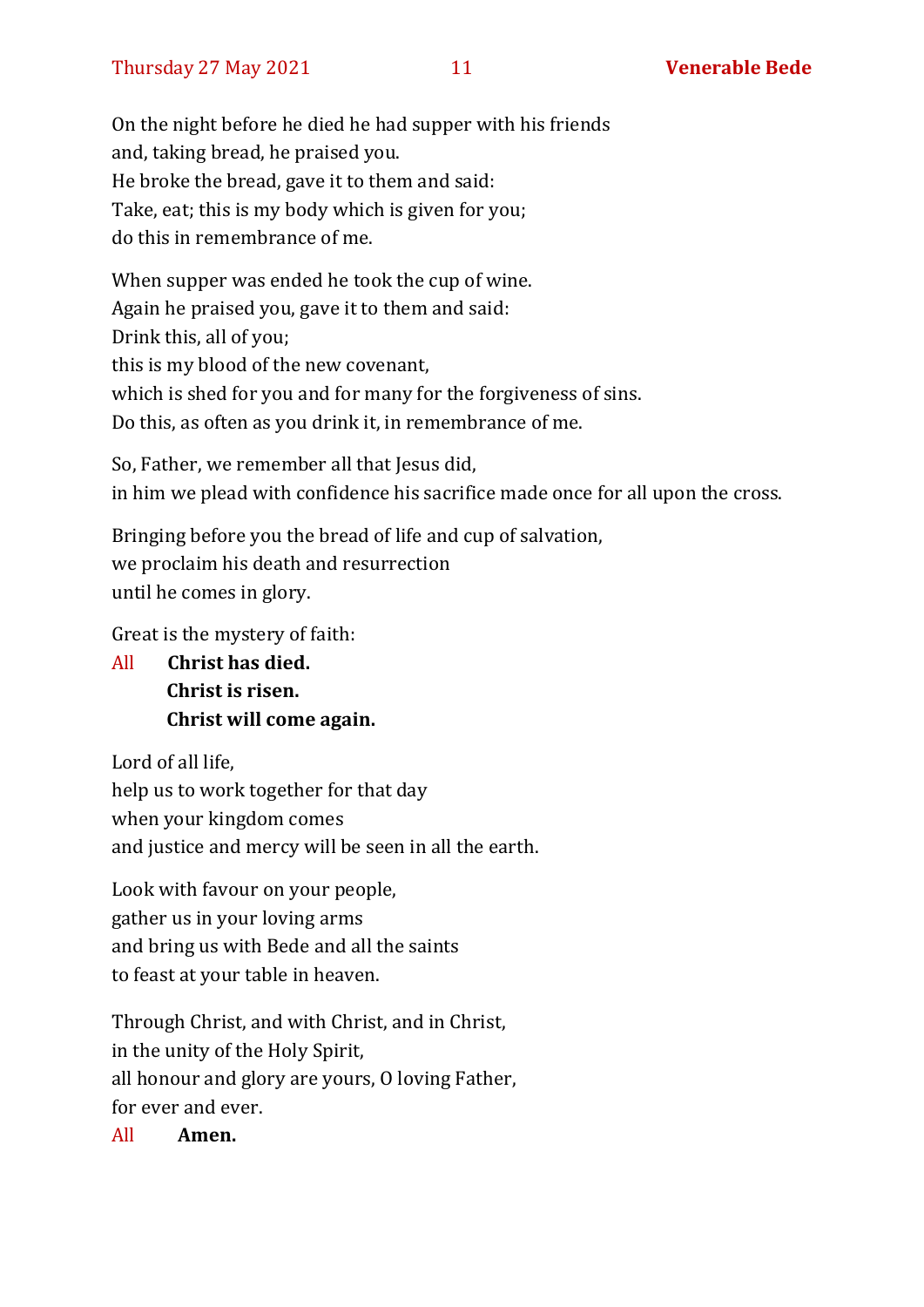#### The Lord's Prayer

As our Saviour taught us, so we pray

All **Our Father in heaven, hallowed be your name, your kingdom come, your will be done, on earth as in heaven. Give us today our daily bread. Forgive us our sins as we forgive those who sin against us. Lead us not into temptation but deliver us from evil. For the kingdom, the power,** 

**and the glory are yours now and for ever. Amen.**

#### Breaking of the Bread

We break this bread to share in the body of Christ.

- All **Though we are many, we are one body, because we all share in one bread.**
- All **Lamb of God,**

**you take away the sin of the world, have mercy on us.**

**Lamb of God, you take away the sin of the world, have mercy on us.**

**Lamb of God, you take away the sin of the world, grant us peace.**

Draw near with faith. Receive the body of our Lord Jesus Christ which he gave for you, and his blood which he shed for you. Eat and drink in remembrance that he died for you, and feed on him in your hearts by faith with thanksgiving.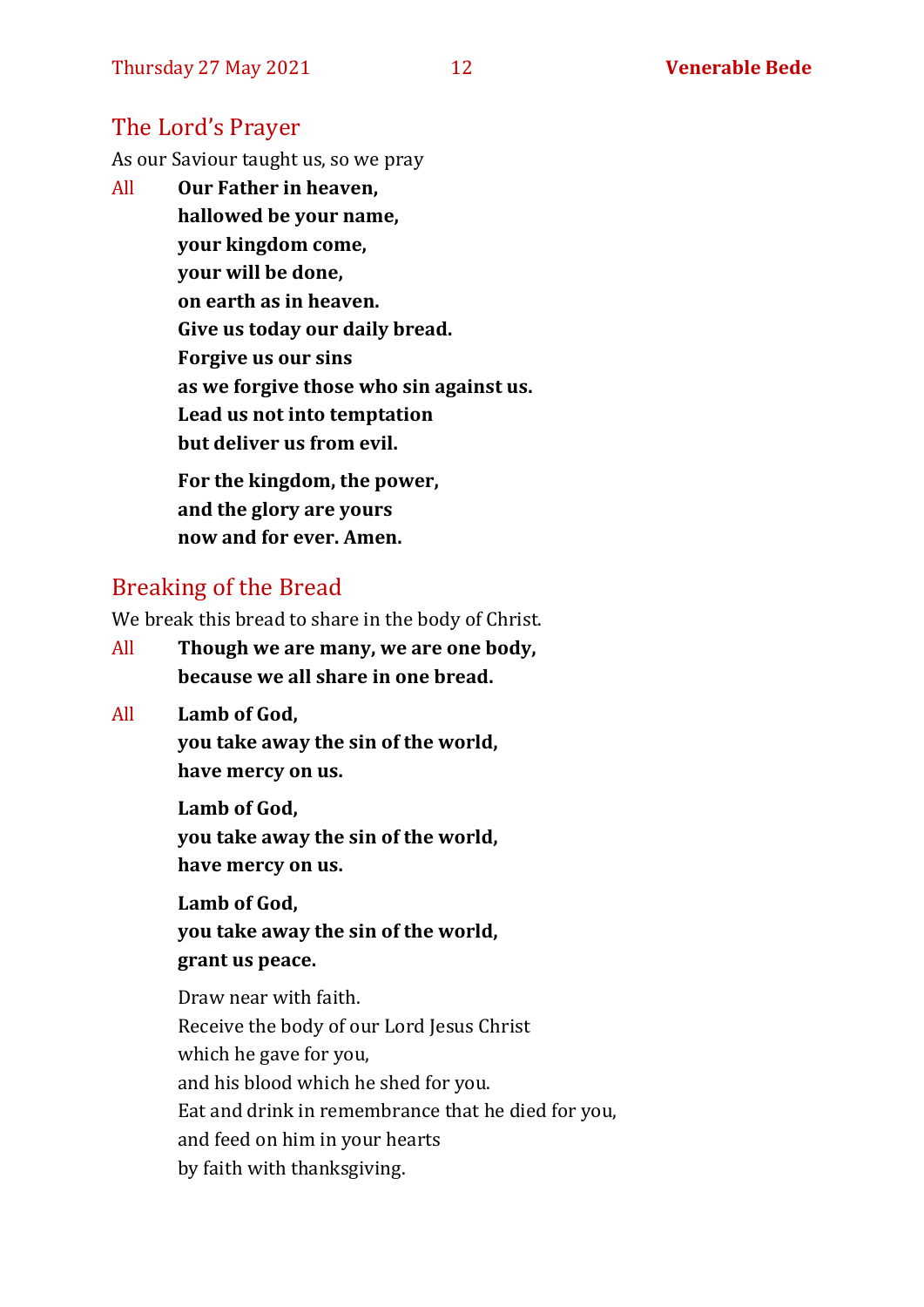All **We do not presume to come to this your table, merciful Lord, trusting in our own righteousness, but in your manifold and great mercies. We are not worthy so much as to gather up the crumbs under your table. But you are the same Lord whose nature is always to have mercy. Grant us therefore, gracious Lord, so to eat the flesh of your dear Son Jesus Christ and to drink his blood, that our sinful bodies may be made clean by his body and our souls washed through his most precious blood, and that we may evermore dwell in him, and he in us. Amen.**

#### Communion is distributed.

#### **Prayer after Communion**

Merciful God,

who gave such grace to your servant Bede that he served you with singleness of heart and loved you above all things: help us, whose communion with you

has been renewed in this sacrament, to forsake all that holds us back from following Christ and to grow into his likeness from glory to glory; through Jesus Christ our Lord.

All **Amen**

All **Almighty God,**

**we thank you for feeding us with the body and blood of your Son Jesus Christ. Through him we offer you our souls and bodies to be a living sacrifice. Send us out in the power of your Spirit to live and work**